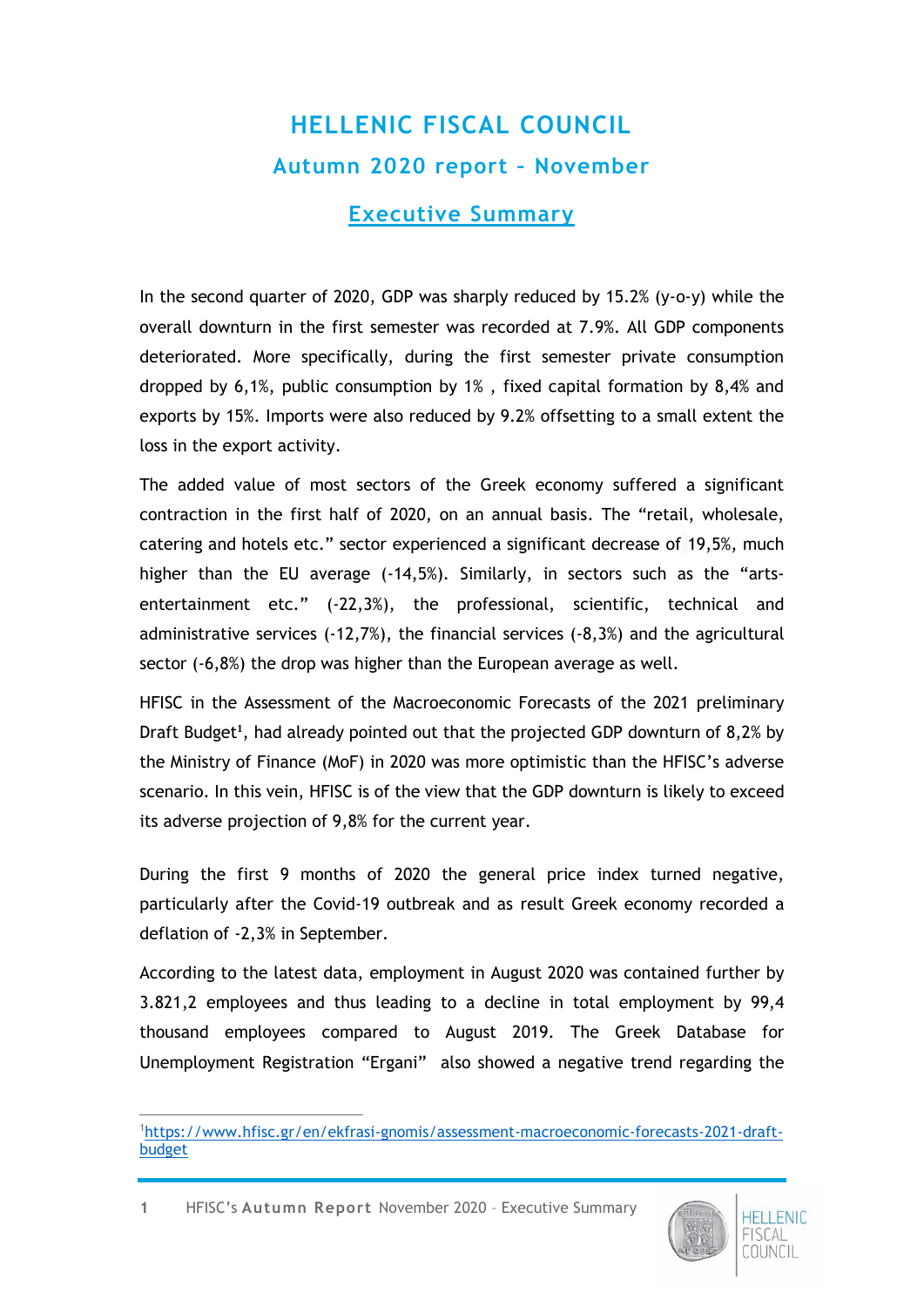employment evolution. The final employment balance in the first half of 2020 was limited to 43,394 jobs, compared to 296,466 thousand jobs in the corresponding period in 2019.

The coronavirus outbreak led to a significant deterioration of the current account balance. For the period of January-August 2020 the deficit reached €7,869 million, higher by €6,865 million compared to the same period of 2019. The current account deficit reflects the reduction by €10,676 million in the surplus of the services balance (-70%) which can be decomposed into a drop in the travel balance by  $\epsilon$ 9.331 million  $(-81.7%)$  and a drop in the transport balance by  $\epsilon$ 1,222 million  $(-30.4%)$ . It is highlighted that due the pandemic the inbound tourism was contained to just 4.8 million people in 2020 against 21.8 million arrivals in 2019. In this respect, receipts from tourism were reduced by €10.5 billion (-80%), reaching to €2.7 billion, much lower than €13.2 billion in 2019.

The positive trend on corporate deposits in the Greek banking system following the pandemic outbreak was maintained and increased by 7.5% in March, 6.2% in May and 9.5% in July while deposits in September increased by 3.7% as well. As of March 2020, corporate deposits have been increased by €5.6 billion while households deposits increased by €2.6 billion in absolute numbers. This expansion in deposits amid pandemic apart from being essentially a "forced" deposit driven by the restrictions in consumption due to the confinement measures, may also reflect a negative effect on economic sentiment. At the same time, especially with regard to the increase in corporate deposits, it is likely that part of the government's grants and transfers would ultimately be directed towards savings, which, at the current juncture, is not a positive development.

Although it is rather early to estimate the additional burden to the economy of the new coronavirus containment measures, it is now quite clear that the economic downturn in 2020 is likely to be much deeper than what has been initially projected by the Ministry of Finance (8.2%). Hence, the projected GDP growth of 7.5% by the MoF in the year to come, is considered to be highly unlikely due to the resurgence of the pandemic this autumn.

The major downside risks for the 2021 macroeconomic developments are:

- The lower than anticipated macroeconomic performance in 2020
- The carryover of the negative effects of the pandemic in 2021.

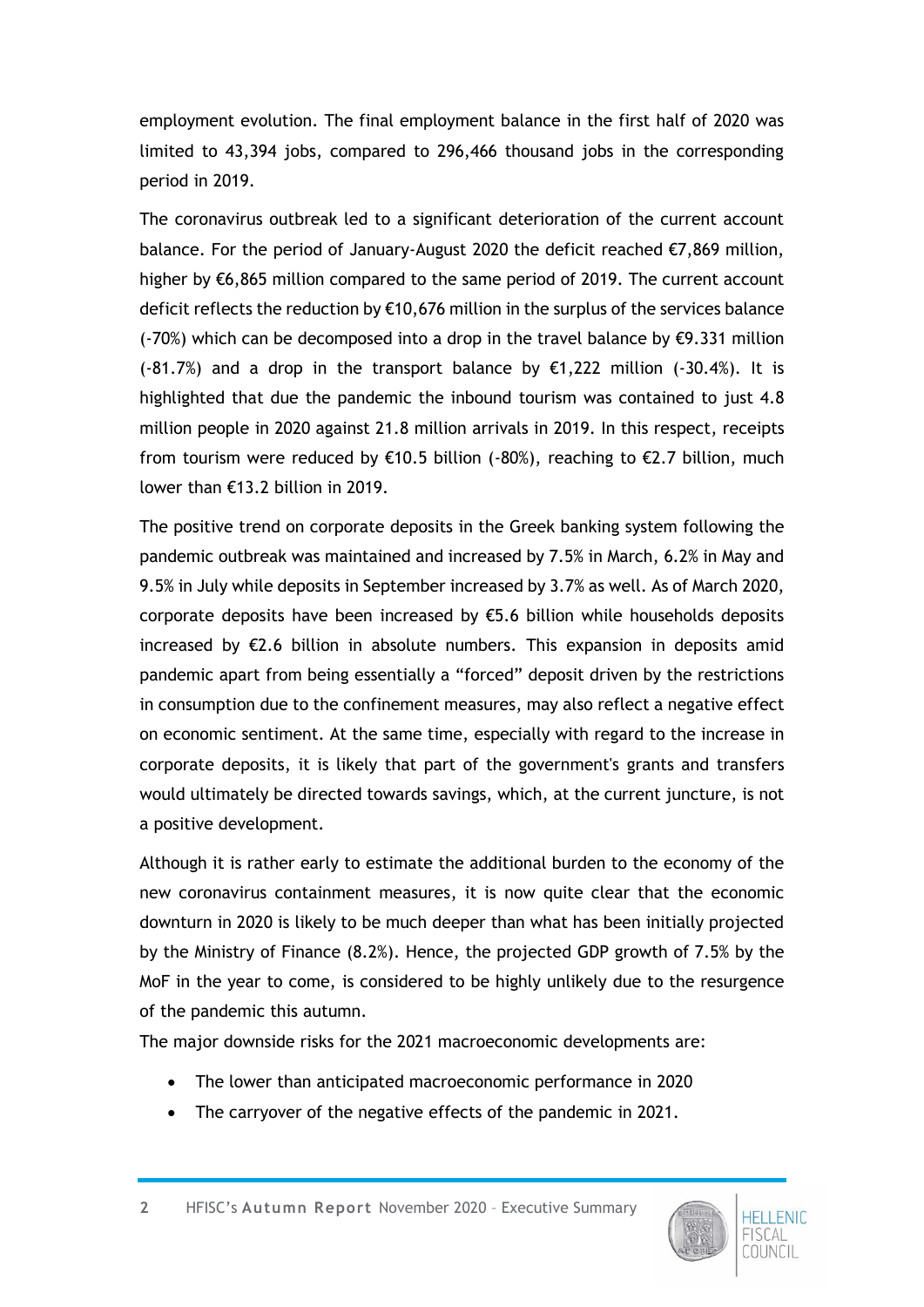- Uncertainties regarding the frontloaded absorption of funds under the Recovery and Resilience Facility
- The weak rebound in employment and wages
- The cautious fiscal policy as depicted in the preliminary draft budget.
- The possible geopolitical tensions in the N.E. Mediterranean.

Between January and September, the State budget recorded a deficit of more than €9 billion due to excessive spending and the drop in revenues. The fiscal balance is expected to deteriorate by the end of the year due to:

- The recent restrictions on economic and social activity.
- The additional supportive fiscal measures.
- The retroactive payment of 1.4 billion euros in pensions stemming from court decisions.

In this light, it is very likely that the General Government's primary deficit in 2020 will exceed 6% of GDP while public debt is expected to increase above 200% to GDP at the end of the year.

Despite the restriction of economic activity affecting Europe as a whole, the yields of the ten-year Greek bonds recorded a historically low level below 0.8%, undoubtedly assisted by the ECB decision to accept Greek bonds as collateral during Covid-19 pandemic mainly to the ECB Pandemic Emergency Purchase Programme (PEPP).

Since fiscal policy in 2021 will include  $\epsilon$ 2.7 billion interventions so far as supportive fiscal measures, the projected increase in tax revenues can be attributed to two sources: a) the recovery of economic activity b) the gradual repayment of 2020 tax and insurance liabilities that have been suspended, in the context of the government's one-off measures to mitigate the economic consequences of the pandemic.

Furthermore, the MoF's scenario for a GG's deficit of 3.7% of GDP and a primary deficit of 1.1% of GDP in 2021, is based on uncertain assumptions. More specifically:

- The assumption that the increase in private consumption by 6.5% would result in an increase of 22.6% of VAT revenues.
- An increase in employment income by 8% will bring about a growth in income tax by 4.1% under the precondition that will affect the higher income class.

**3** HFISC's **Autumn Report** November 2020 – Executive Summary